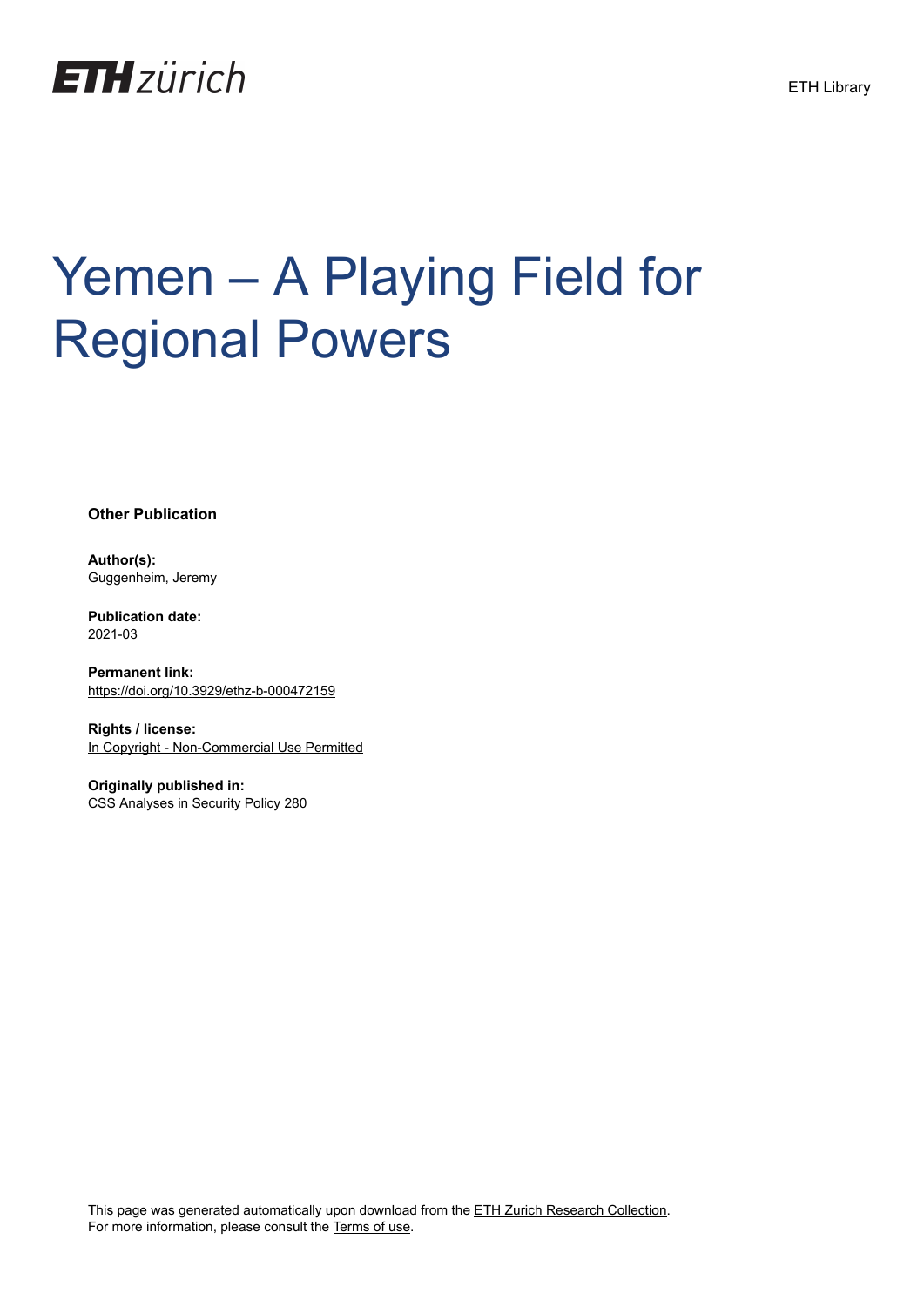

## **Yemen – A Playing Field for Regional Powers**

External powers have a key impact on what is happening in the war in Yemen, making the situation even more complex. Under its new president, Joe Biden, the US is strongly committed to ending the conflict. This remains a difficult task. Even if the external actors were to retreat prematurely, Yemen would remain a divided country where different ethnic groups have a profound mistrust of each other.

### By Jeremy Guggenheim

In the Yemeni civil war, the Shiite group *Ansahr Allah* – commonly known as the Houthis – and the internationally recognized central government led by President Abdrabbuh Mansur Hadi are fighting each other. The Shiite militia is aiming to create an independent imamate in Yemen by means of its military offensive. The Houthis received support from Shia Islamic Iran. Its nemesis – Sunni Saudi Arabia – organized a coalition along with the United Arab Emirates (UAE) to bring President Hadi and his government back to power after he was ousted by the Houthis. The internal Yemeni conflict escalated into a Saudi-Iranian proxy war following a military intervention led by Saudi Arabia.

However, coalition partners Saudi Arabia and the UAE are pursuing different, somewhat contradictory, goals despite being part of the same coalition. For Riyadh, the priority is to curb Iranian influence and neutralize the threat posed by the Houthi militia. By contrast, the UAE mainly wants to fight a local branch of the Muslim Brotherhood – another party to the conflict in Yemen and the Hadi government's most important ally. When the central government and Saudi Arabia proved unwilling to dissolve the partnership between the Hadi government and the Muslim Brotherhood, the UAE began training rival militias to oppose Hadi's governmental alli-



Houthi troops on the back of a police patrol truck after participating in a gathering in Sanaa, Yemen February 19, 2020. *Khaled Abdullah / Reuters*

ance. This means that another actor is gaining importance in the Yemeni civil war which is fighting against the Houthi militia but also increasingly attacking government troops.

At the start of the war, former US President Donald Trump refused to participate actively in the Saudi Arabia-led coalition – however, he did pledge support. Now, the new Biden administration is performing a U-turn, announcing that it will no longer support Saudi Arabia. This change in American strategy increases the already considerable pressure on Saudi Arabia to end its military intervention. However, any withdrawal by the external actors is unlikely to lead to a lasting peace solution, as historical animosities between the local conflicting parties will remain.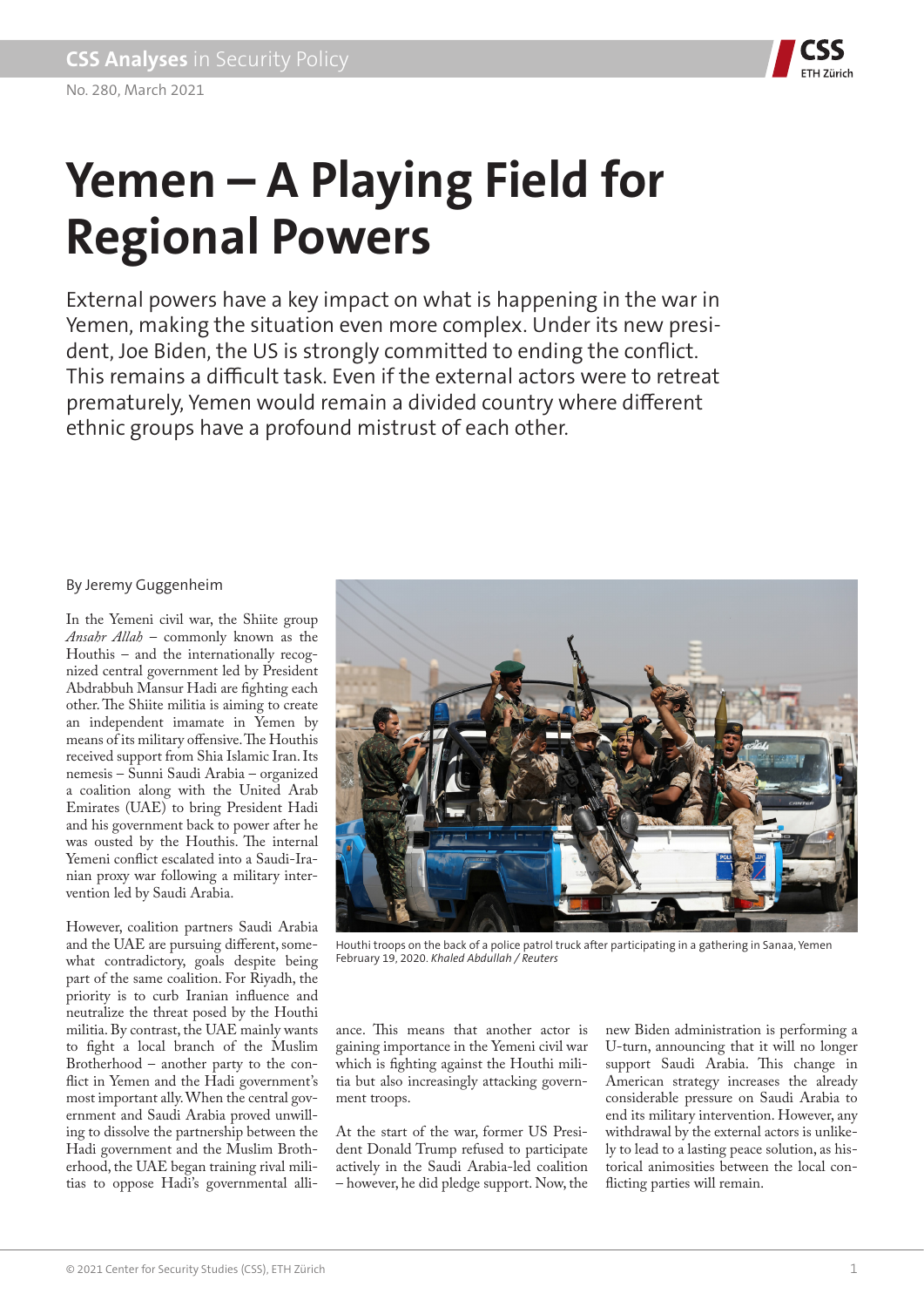#### **How the Conflict Unfolded**

As a result of the so called Arab Spring, the president of Yemen and long-time ruler, Ali Abdullah Saleh, stepped down in 2012 in favor of his deputy, Hadi. Boosted by the resulting power vacuum, the Houthi militia began its offensive, quickly capturing large parts of North Yemen and the capital, Sanaa. After close collaboration with former President Saleh – whom they later assassinated – and with the support of the military that was loyal to Saleh, the Houthis were able to advance to the port city of Aden, seizing it in March 2015. President Hadi's government then went into exile in Saudi Arabia.

Saudi Arabia subsequently organized a coalition including the UAE, Egypt, Kuwait, Morocco, and Bahrain intervening militarily in Yemen in March 2015 with the aim of reinstating Hadi. The plan was to push back the Houthi militia by means of a war conducted mainly from the air. The Saudi-Emirati coalition managed to retake some

## The war objectives of the two allies, Saudi Arabia and the UAE, only coincide superficially.

parts of South Yemen, including Aden. A quick victory failed to materialize due to a lack of ground troops, despite the military superiority of the coalition supporting the Hadi government. As a consequence, the Houthi militia managed to consolidate its military position in some areas of Yemen.

The historical antagonism between the formerly divided north and south erupted once again in Aden in August 2019. The secessionists drove out Hadi government troops and mercilessly persecuted their allies, the Yemeni Muslim Brotherhood. As the secessionists were trained by the UAE, tensions increased between the UAE and the Hadi government.

#### **Saudi and Emirati Objectives**

Since 2004, Saudi Arabia had been supporting the Yemeni government, led by President Saleh at the time, in the fight the Houthis. During its numerous wars, the Saleh government claimed that the Shiite militia was dependent on Iran. At the same time, the Saudi administration considered the Houthis, whose power base was in North Yemen on the Saudi border, as an association that threatened Saudi Arabia's internal security. The fact that a marginalized and oppressed Shia minority lives in Saudi Arabia itself, also added to Riyadh's concerns. The Houthi seizure of power fueled the dormant fear of having an Iranian ally on the border, potentially posing a similar threat to the one from Hizbullah that Israel lives with.

Appointed in 2015, Secretary of Defense and current Crown Prince Mohammed bin Salman wished to achieve a quick victory with his intervention in Yemen and to reinstate his protégé, Hadi. Saudi Arabia's eternal opponent, Iran, was also to be countered. The aim of the military intervention at the beginning of the war was to disarm the Houthis, demonstrably bring a halt to their relations with Iran, and enforce their participation in a unity government.

The military intervention in Yemen provided a perfect opportunity to promote a new self-image for the UAE. The "Arab Spring" brought about a weakening of the traditional centers of power in the region, such as Syria and Egypt. The emergence of this

power vacuum allowed the UAE to break out of its traditional role as Saudi Arabia's junior partner. After a period of domestic consolidation, made possible by greater repression of the Muslim Brotherhood and

the Emirate of Dubai's weakening power in the wake of the financial crisis, the Emirati Crown Prince began to pursue a more assertive foreign policy. The aim of its involvement in various crises (Yemen, Qatar, and Libya) was to emphasize the UAE's new role as a revisionist counterpart to the transformative movement of the "Arab Spring" with the Emirati's goal being to prevent political Islamist from gaining power.

However, the war objectives of the two allies, Saudi Arabia and the UAE, only coincide superficially. Both countries have different threat perceptions. Emirati policy prioritizes the suppression of the Muslim Brotherhood's brand of political Islam, as it sees this group and its potential to mobilize transnational structures as the main threat to the stability of its regime. By contrast, suppressing expansionist Iran is the top priority of Saudi Arabia. In addition, the Emirati leadership sees the military intervention in Yemen as a means of bringing Yemeni ports under its control so that it can expand its room for maneuver in the Gulf of Aden.

#### **The Houthis and Iran**

Contrary to Saudi perceptions, cooperation between the Shiite Houthi militia and Iran was initially quite limited. However, over the course of the civil war this cooperation has intensified. Houthi cooperation with Tehran is not based on a common pan-Shia ideology, as is often assumed. In fact, they are united by their common interest in weakening Saudi Arabia and consolidating their own power. The Yemeni militia sees itself as a domestic actor pursuing purely domestic political goals (see box). Unlike other Iranian allies, the Houthi militia is a well-established and largely self-sufficient group, making it Iran's most cost-effective ally in the region. Since the militia was already politically, ideologically, and militarily established at the beginning of the civil war, a relationship based on mutual benefits developed with Iran.

Iranian supplies of high-quality weapons systems have allowed the Houthis to expand their threat potential *vis-à-vis* Saudi Arabia. The rebels have been attacking Saudi territory with missiles since the military intervention in 2015. Thanks to Iranian drones and cruise missiles, these attacks have increased in intensity and range over the years, posing a substantial threat to Saudi Arabia's internal security. The Houthis wish to use the shelling to put pressure on Saudi Arabia and force it to the negotiating table, the objective being to make Riyadh accept the new territorial *status quo*. Iran hopes that by tying up Saudi resources in the Yemeni civil war, this will divert its rivals's attention away from its more important strategic ally, Bashar Al-Assad.

Paradoxically, the Saudi intervention increasingly forced the Houthi rebels into Tehran's sphere of influence. While an equal relationship based on common interests developed at the beginning, this has since shifted, to the Houthis' disadvantage. This is the only way to explain the Houthis claiming responsibility for the momentous attack of 14 September 2019 on the Saudi oil facilities in Abqaiq and Khurais. This is despite the fact that – according to US intelligence – this attack originating from Iranian territory halved Saudi oil production. It would seem then that the Houthis have been demoted from an equal partner to an Iranian proxy, which was exactly the kind of situation Saudi Arabia hoped to prevent with its intervention in the conflict.

#### **Diverging War Aims**

The local branch of the Muslim Brotherhood became the most important partner for the internationally recognized Hadi government. However, this partnership was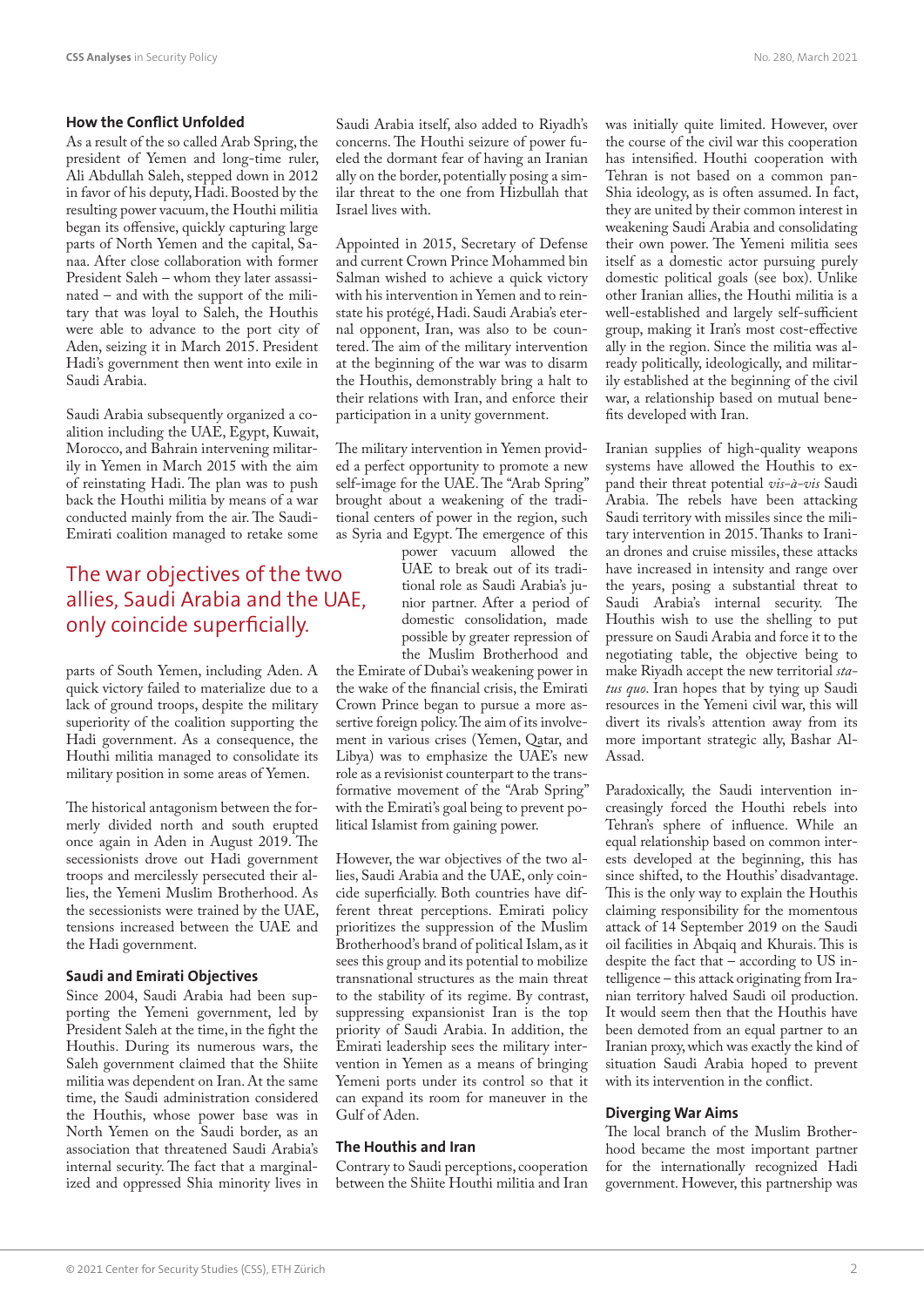#### **The Houthi Movement**

The Houthis belong to the Shia branch known as the Zaydis, who only live in barely accessible **north-western Yemen.** They established an imamate there in the ninth Century. This state survived in various forms until Yemen became a Republic in 1962. The Houthi group formed in the 1990s around its namesake, Hussein al-Houthi. Enraged by the rampant corruption of the Saleh government, Houthi founded the movement with the **aim of reviving the imamate.** As a result of the US-led invasion of Iraq in 2003, which was perceived as neo-colonialist and Islamophobic, the group radicalized and strengthened its anti-Western, anti-Zionist position. The **group is heterogeneous** in its composition. It consists of different tribes and different political factions, representing more radical or more moderate positions. The Zaydist doctrine is very different from the Shia branch that dominates Iran and is similar to the Sunni interpretation of Islam.

categorically rejected by the Emirati leadership. In line with its subjective threat perception, the UAE had presented its operations as a fight against extremist groups since 2016 – according to the UAE, this includes not only the Houthi group, but also the so called Al-Qaeda in the Arabian Peninsula and especially *al-Ishlah,* the Yemeni branch of the Muslim Brotherhood. The Saudi government did not agree with this assessment. It saw the partnership as a convenient means of fighting its nemesis, Iran.

Subsequently, the Emirates began to train and arm militias and other actors who shared their assessments of the local ruling coalition – this included the secessionists in South Yemen, who advocated for an independent state, causing a rift between the UAE and Hadi government in 2017. As a result, fighting broke out several times between the central government and its allies and the UAE-backed groups. Saudi Arabia and the UAE intervened in order to stop the fighting within the Hadi government coalition between Hadi supporters and secessionists. This led to the "Riyadh Agreement" in 2019, but it was not implemented until December 2020. Among other things, the agreement makes provisions for the quarrelling actors to form a new unity government.

The UAE had secretly begun to withdraw large numbers of its troops from the conflict area at the beginning of 2019. Small contingents of special forces remained behind for anti-terror-missions. The Saudi leadership realized that the war could not be won on the military front when the most important coalition partner withdrew its troops and there was a renewed outbreak of fighting between the Hadi government and UAE backed secessionists in the year 2019. The result was the resumption of direct negotiations between Riyadh and the Houthis. However, this move has failed to bring about results thus far.

#### **Saudi Arabia –** *Quo Vadis?*

Under the former US president, Donald Trump, the Washington had helped Saudi Arabia logistically with air force maintenance, intelligence gathering on targets, and procuring war materials, for instance. However, the Biden adminis-

tration announced in February that it intends to withdraw its support for Saudi Arabia. The classification of the Houthis as a terrorist organization is also to be reviewed. Designating the

Houthis as a terrorist organization would further complicate the work of international aid agencies and exacerbate the already catastrophic humanitarian situation, though. In order to give resolving the matter the diplomatic weight required, the new US administration appointed for the first time a special envoy for Yemen, indicating a desire to give more diplomatic attention to the conflict. This change in policy increases the already considerable pressure on Saudi Arabia to end its military intervention as an air war is not operationally feasible without American expertise and precision missiles.

It seems clear that Saudi Arabia will not be able to win the war militarily now that its closest ally has withdrawn and with the anticipated end of American support. During the past six years of war, the wider picture has also changed. Saudi Arabia's reputation has been seriously damaged by the murder of Jamal Kashoggi and allegations of war crimes. On the domestic front, the huge costs of war are a heavy burden especially at a time when oil prices are low and with the expected consequential costs of the coronavirus pandemic. In terms of its war objectives, Riyadh seems to have fallen short. The dissolution of the relationship between the Houthis and Iran has not been achieved. In fact, it is stronger today than ever before. For their part, the Houthis used the war to consolidate their positions

in north-western Yemen and they now control 70-80 per cent of Yemen's population. For this reason, it seems wishful thinking to expect them to renounce their arms and join a unity government. Riyadh also failed to achieve the main goal of securing the common border and protecting Saudi territory.

At the very least, the UAE partially achieved its war aims – unlike Saudi Arabia – and has, therefore, shown that it is capable of pursuing an independent policy. The UAE has freed itself from the role of the Saudi junior partner and remains a major player in Yemen despite the troop withdrawal due to its allied militias. It has succeeded in capturing all major ports except Hodaidah, either by itself or through its allies. These strategic bases enable the UAE to intervene in Yemen again at any time

## Cooperation between the Houthis and Iran was initially quite limited.

and complement its existing ports and military bases in Africa. The medium- and long-term consequences of geostrategic positioning around the Bab al-Mandeb Strait cannot be predicted yet, though. However, the Emirati reputation has been damaged by the war effort in the same way as Saudi Arabia has and on the home front, the military deployment has led to increased tensions between the different emirates in the federal system.

The low-cost / high-reward-strategy has worked for Iran. With few resources, Tehran was able to build up a persistent threat potential on the Saudi border, even threatening the Saudi interior. Absorbed by the protracted war, the coalition forces could not have seriously considered getting directly involved in Syria, and this was Tehran's main objective. As a result, the consequences of the war, the damage to the reputation of the coalition partners, and the imminent cooling of relations with the US can only benefit Iran.

The diplomatic and military failures had raised fears in the Hadi government of being excluded from any negotiated Saudi-Houthi settlement. However, President Hadi was able to strengthen his negotiating position again with the Riyadh Agreement, which was partially implemented as of December 2020 through the formation of a unity government. However, other